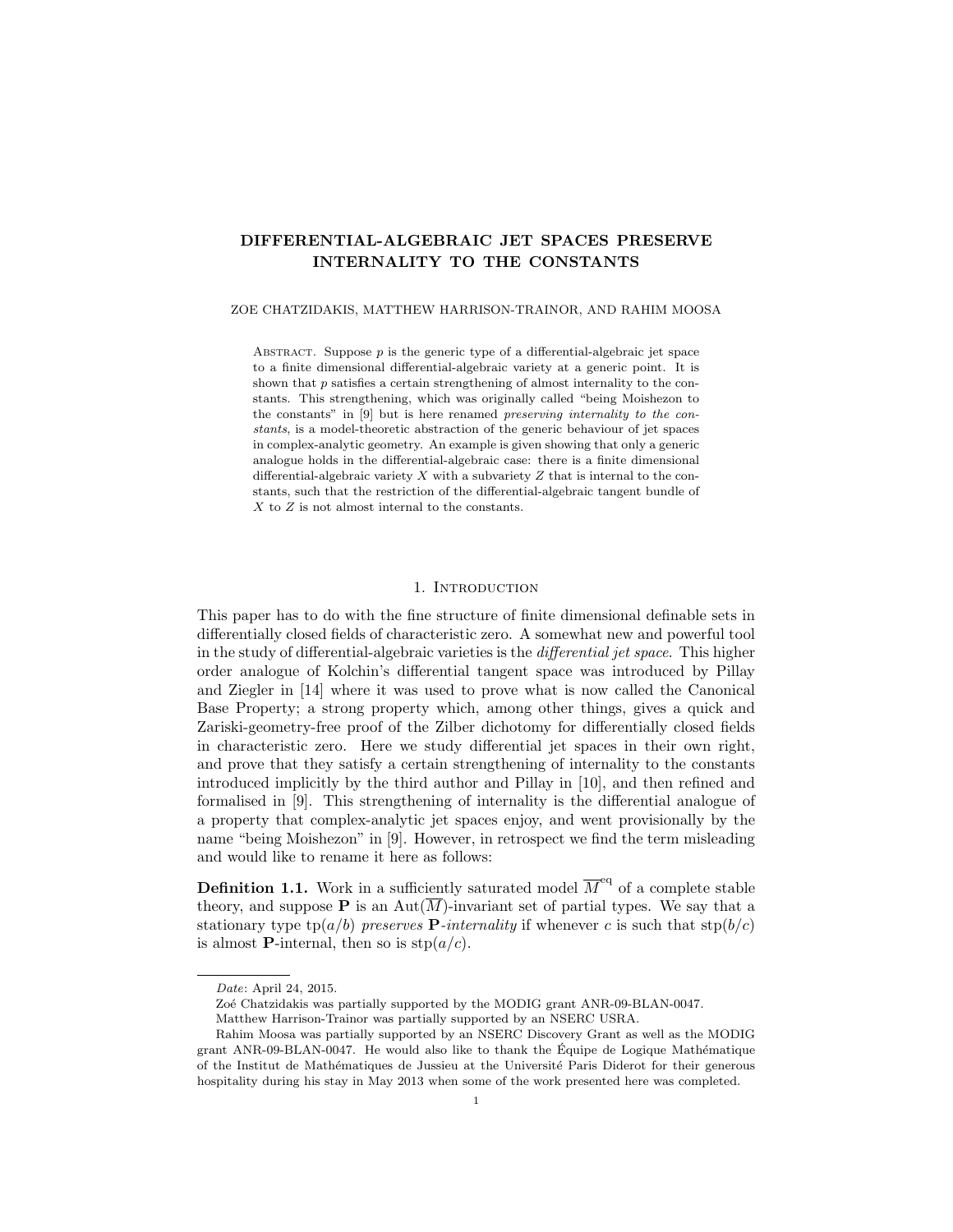By taking  $c = b$  we see that this is a strengthening of almost **P**-internality. See Proposition 2.4 of [9] for a list of its basic properties.

Here is our main theorem.

**Theorem 1.2.** If X is a finite dimensional differential-algebraic variety then internality to the constant field is preserved by the generic types of the differential jet spaces to X at generic points.

More concretely, working in a sufficiently saturated partial differentially closed field  $(K, \Delta)$  of characteristic zero, suppose that X is a finite dimensional irreducible  $\Delta$ -variety defined over a  $\Delta$ -field k,  $a \in X$  is generic over k, and  $v \in \text{Jet}_{\Delta}^m(X)_a$ is generic over k $\langle a \rangle$  for some m > 0. Then for any algebraically closed  $\Delta$ -field L extending k, if  $tp(a/L)$  is almost internal to the constant field then so is  $tp(v/L)$ .

A precise definition of the differential jet space  $\mathrm{Jet}_{\Delta}^m(X)_a$  is recalled in §2, where we also prove something new that we need about differential jet spaces of fibred products (see Proposition 2.2 below).

The theorem itself is proved in §3.

It may be worth translating this theorem into purely differential-algebraic terms. First of all, note that for the generic type of an irreducible  $\Delta$ -variety X to be almost internal to the constant field is equivalent to the following geometric property: there exists an irreducible algebraic variety V over  $\mathcal C$  and an irreducible  $\Delta$ -subvariety  $\Gamma \subset X \times V(\mathcal{C})$  that projects generically finite-to-one and  $\Delta$ -dominantly onto both X and  $V(\mathcal{C})$ . In this case we will say that X is  $\mathcal{C}\text{-}algebraic$ . Theorem 1.2 can be restated as:

Corollary 1.3. Suppose X is a finite dimensional irreducible  $\Delta$ -variety over k and consider the  $\Delta$ -jet bundle  $\mathrm{Jet}_{\Delta}^{m}(X) \to X$ , for any  $m > 0$ . Suppose  $Z \subset X$  is an irreducible C-algebraic  $\Delta$ -subvariety, over some  $\Delta$ -field extension of k, that passes through a generic point of X over k. Then the restriction of the  $\Delta$ -jet bundle to Z,  $\mathrm{Jet}^m_\Delta(X)|_Z, \textit{ is C-algebraic}.$ 

One could ask for a stronger geometric statement; one could ask that for any C-algebraic  $\Delta$ -subvariety  $Z \subset X$ , Jet $_{\Delta}^{m}(X)|_{Z}$  is again C-algebraic. Indeed, the analogous statement for complex-analytic jet spaces is true. In §4, however, we will give a counterexample showing that this expectation does not hold (even in the case of  $m = 1$ , so for  $\Delta$ -tangent bundles). So while we view this work as furthering the analogy that model theory provides between differential-algebraic geometry and complex-analytic geometry, that analogy is not perfect.

Throughout this paper all our fields are of characteristic zero.

#### 2. Preliminaries on differential jet spaces

In this section we review the theory of differential jet spaces introduced by Pillay and Ziegler in [14], and then prove something about how they interact with fibred products (Proposition 2.2).

We assume some familiarity with the theory of (partial) differentially closed fields,  $DCF_{0,\ell}$ , as well as the associated differential-algebraic geometry, see for example [7]. If it is more convenient, the reader is welcome to assume that  $\ell = 1$ as there is little difference between this and the general case when one is studying finite dimensional definable sets. We work in a sufficiently saturated model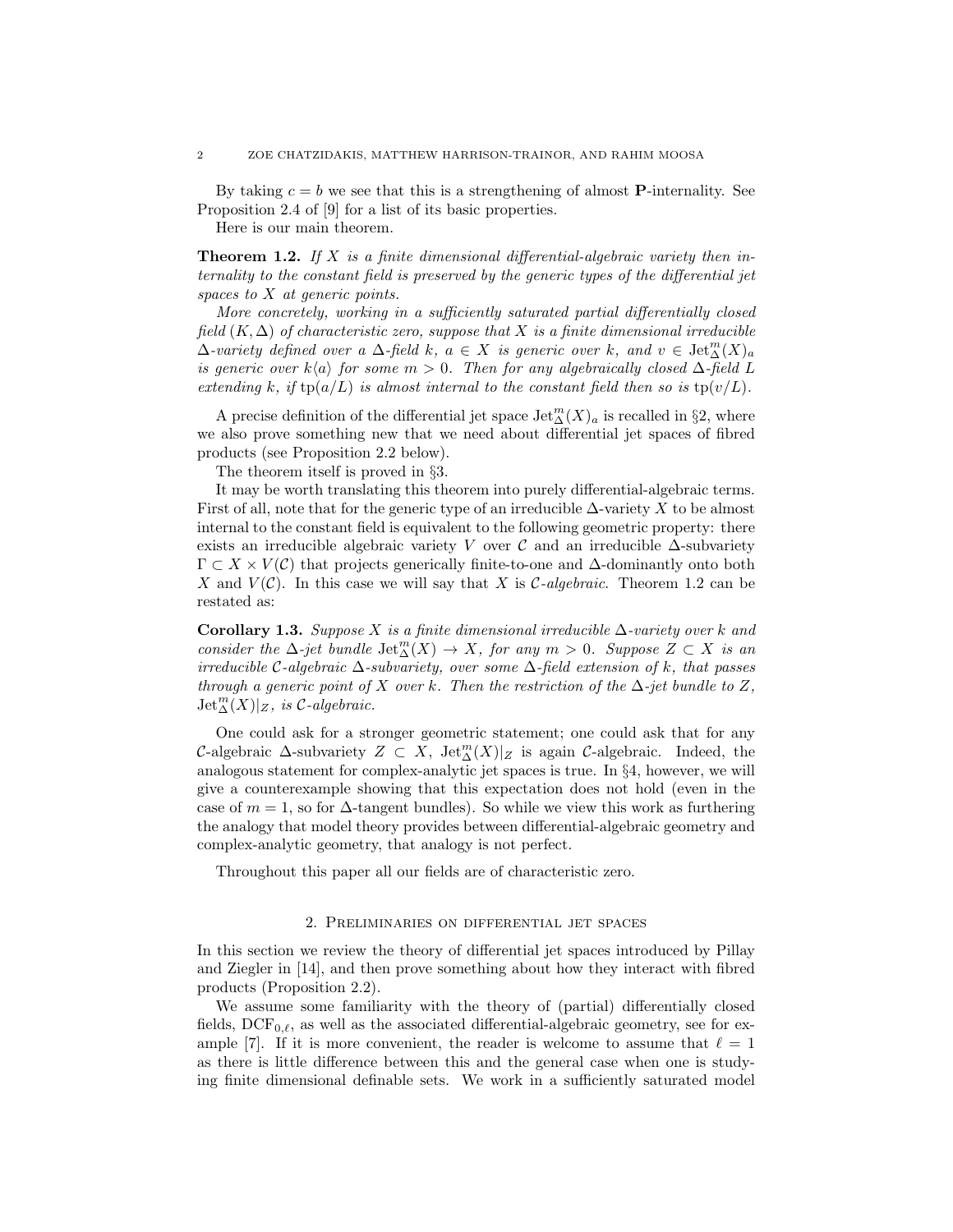$(K, \Delta)$   $\models$  DCF<sub>0. $\ell$ </sub> with field of total constants C. While everything can be made sense of in a more abstract setting, we will work in the strictly affine setting and identify geometric objects with their K-points. So, for us a  $\Delta$ -variety is simply a Kolchin closed subset  $X \subseteq K^n$ . To say that X is *finite dimensional* is to say that if k is a differential field over which X is defined and  $a \in X$ , then the differential field  $k\langle a \rangle$  is of finite transcendence degree over k. It is a fact that every finite dimensional  $\Delta$ -variety is  $\Delta$ -birationally equivalent to an "algebraic D-variety" in the sense of Buium [1]; that is, of the form

$$
(V, s)^{\sharp} := \{ a \in V : (a, \partial_1 a, \dots, \partial_\ell a) = s(a) \}
$$

where V is an algebraic variety and  $s: V \to \tau V$  is an algebraic section to the prolongation of V. (See, for example,  $3.7(ii)$  of [14] for the ordinary case and  $3.10$ of [5] for the partial case.)

Pillay and Ziegler [14] introduced differential jet spaces for differential varieties of the form  $X = (V, s)^{\sharp}$ . The mth  $\Delta$ -jet space of X at a is a certain finite dimensional C-vector subspace of the algebraic mth jet spaces of  $V$  at  $a$ . Let us first recall the algebraic notion: the algebraic mth jet space of the algebraic variety  $V$  at a point  $a \in V$  is by definition

$$
Jet^{m}(V)_{a} = \hom_{K}(\mathcal{M}_{V,a}/\mathcal{M}_{V,a}^{m+1}, K).
$$

To give an explicit co-ordinate description of  $\mathrm{Jet}^m(V)_a$  as a definable K-vector space, fix an affine embedding  $V \subseteq \mathbb{A}^n$  with co-ordinates  $x = (x_1, \ldots, x_n)$ . We can identify  $\mathrm{Jet}^m(\mathbb{A}^n)_a = K^{\overline{\Lambda}}$  where  $\Lambda := \{ \alpha \in \mathbb{N}^n : 0 < \sum_j \alpha_j \leq m \}$ . Then, using  $z = (z_\alpha)_{\alpha \in \Lambda}$  as co-ordinates for  $K^{\Lambda}$ , we have that  $\mathrm{Jet}^m(V)_a$  is the K-linear subspace of  $K^{\Lambda}$  defined by the equations

$$
\sum_{\alpha \in \Lambda} \frac{\partial^{\alpha} P}{\alpha! \partial x^{\alpha}}(a) z_{\alpha} = 0
$$

as  $P$  ranges through a generating set for the ideal of  $V$ . For details on this coordinate description for algebraic jet spaces see, for example, §2 of [14] or §5.1 of [11].

As is explained in [14], if  $a \in X = (V, s)^\sharp$  then s induces a  $\Delta$ -module<sup>1</sup> structure on  $\mathcal{M}_{V,a}/\mathcal{M}_{V,a}^{m+1}$ , say  $d = (d_1,\ldots,d_\ell)$ , which in turn gives a  $\Delta$ -module structure to the dual space  $\mathrm{Jet}^m(V)_a$ . We denote this by  $D = (D_1, \ldots, D_\ell)$ . So for  $\mu \in$  $\mathcal{M}_{V,a}/\mathcal{M}_{V,a}^{m+1}$  and  $v \in \text{Jet}^m(V)_a$ , we have  $(D_i v)(\mu) := \partial_i(v(\mu)) - v(d_i\mu)$ . The mth  $\Delta$ -jet space of X at a is then defined to be the subspace

$$
Jet_{\Delta}^{m}(X)_a := \{v \in Jet^{m}(V)_a : Dv = 0\}.
$$

The construction is uniform in a, in the sense that if  $\mathrm{Jet}^m V \to V$  is the morphism of algebraic varieties whose fibres are the algebraic jet spaces, then we have a ∆ subvariety  $\mathrm{Jet}_{\Delta}^m X \subseteq \mathrm{Jet}^m V$  that maps onto X and whose fibres are the  $\Delta$ -jet spaces.

The above construction was generalised to arbitrary (possibly infinite dimensional) differential subvarieties of algebraic varieties by the third author and Scanlon in [12], where also various other theories of fields with operators were treated uniformly (the difference case was already developed by Pillay and Ziegler). We do not give the general definition here, and only rely on [12] as a crutch to talk about

<sup>&</sup>lt;sup>1</sup>Recall that a  $\Delta$ -module is a K-vector space M equipped with additive endomorphisms  $d =$  $(d_1, \ldots, d_\ell)$  satisfying  $d_i(ra) = \partial_i(r)a + rd_i(a)$ , for all  $r \in K$  and  $a \in M$ .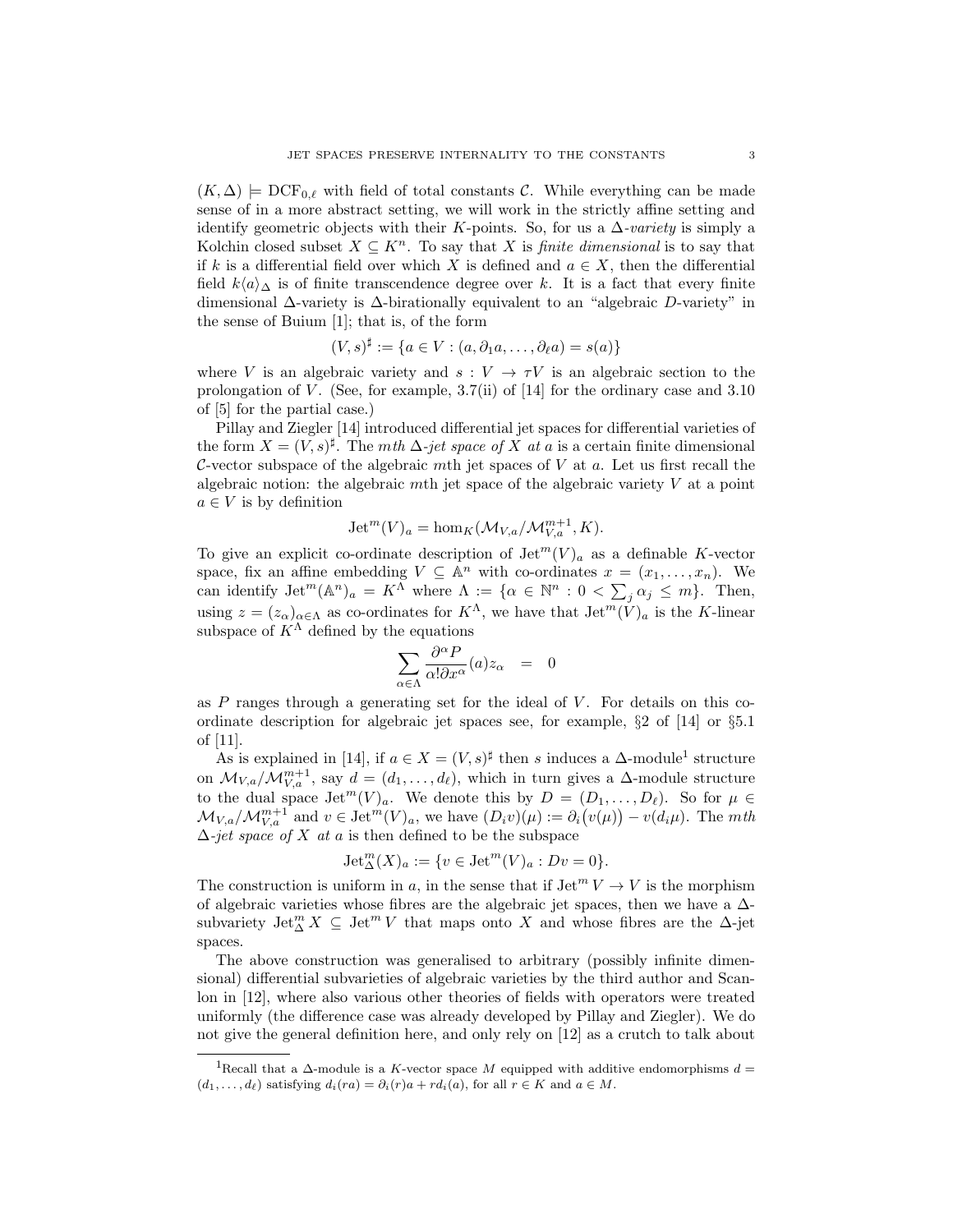$\mathrm{Jet}_\Delta^m X$  even when X is not given explicitly as the sharp points of an algebraic D-variety. Of course, as we are only interested here in the finite dimensional case, we could always give such a presentation of X after  $\Delta$ -birational change – but it is convenient for us not to always insist on this.

Here are some basic facts about  $\Delta$ -jet spaces that can be easily deduced from the construction and can be found in [14] (though sometimes only implicitly).

**Fact 2.1.** *Fix m >* 0.

- (a) If X is finite dimensional and  $a \in X$  then  $\mathrm{Jet}^m_\Delta(X)_a$  is a finite dimensional C-vector space.
- (b) Given a morphism of  $\Delta$ -varieties,  $f : X \to Y$ , there is a canonical morphism  $\mathrm{Jet}_\Delta^m f : \mathrm{Jet}_\Delta^m X \to \mathrm{Jet}_\Delta^m Y$  such that the following commutes:



and making  $\mathrm{Jet}^m_\Delta$  a covariant functor on the category of  $\Delta$ -varieties.

- (c) If  $f : X \to Y$  is  $\Delta$ -dominant and  $a \in X$  is generic, then  $\mathrm{Jet}^m_\Delta(f)_a$ :  $\mathrm{Jet}_{\Delta}^m(X)_a \to \mathrm{Jet}_{\Delta}^m(Y)_{f(a)}$  is a surjective C-linear map. If moreover, f is generically finite-to-one, then  $\mathrm{Jet}^m_\Delta(f)_a$  :  $\mathrm{Jet}^m_\Delta(X)_a \to \mathrm{Jet}^m_\Delta(Y)_{f(a)}$  is an isomorphism.
- (d) If  $X = V(\mathcal{C})$  where V is an algebraic variety over  $\mathcal{C}$ , then  $\mathrm{Jet}_{\Delta}^{m} X$  is the set of C-points of the algebraic jet space  $\mathrm{Jet}^m V$ .

The following is a property of  $\Delta$ -jet spaces that does not seem to be covered in the literature.

**Proposition 2.2.** Suppose that for  $i = 1, 2$  we have  $a_i \in X_i = (V_i, s_i)^{\sharp}$ . Then

$$
\operatorname{Jet}^m_{\Delta}(X_1 \times X_2)_{(a_1,a_2)} \subseteq \operatorname{dcl} (\operatorname{Jet}^m_{\Delta}(X_1)_{a_1}, \operatorname{Jet}^m_{\Delta}(X_2)_{a_2}, \mathcal{C}).
$$

**Remark 2.3.** When  $m = 1$  the differential mth jet spaces is nothing other than Kolchin's differential tangent space from [4]. In that case, Proposition 2.2 is much easier to see as differential tangent spaces commute with products. Except for the proof of this proposition (which becomes unnecessary), the proof of Theorem 1.2 does not change if we restrict our attention to the case of  $m = 1$  only, and the reader is therefore invited to do so if he or she prefers.

*Proof.* We begin with some preliminary observations about  $\Delta$ -modules.

First, recall from [14] that if  $(M, d)$  is a  $\Delta$ -module then we obtain a dual  $\Delta$ module,  $(\text{hom}_K(M, K), D)$ , by defining  $D_i v : M \to K$  by  $a \mapsto \partial_i(v(a)) - v(d_i a)$ . Let us, somewhat unusually, set

$$
M^{\Delta} := \{ v \in \text{hom}_K(M, K) : Dv = 0 \}
$$

Then 3.1 of [14] tells us that  $M^{\Delta}$  is a C-vector space of dimension  $\dim_{K} M$ , when the latter is finite.

We can also take tensor products of  $\Delta$ -modules. If  $(M, d_M)$  and  $(N, d_N)$  are  $\Delta$ -modules then it is not hard to verify that we get a  $\Delta$ -module  $(M \otimes_K N, d)$  by  $d(a \otimes b) = d_M a \otimes b + a \otimes d_N b.$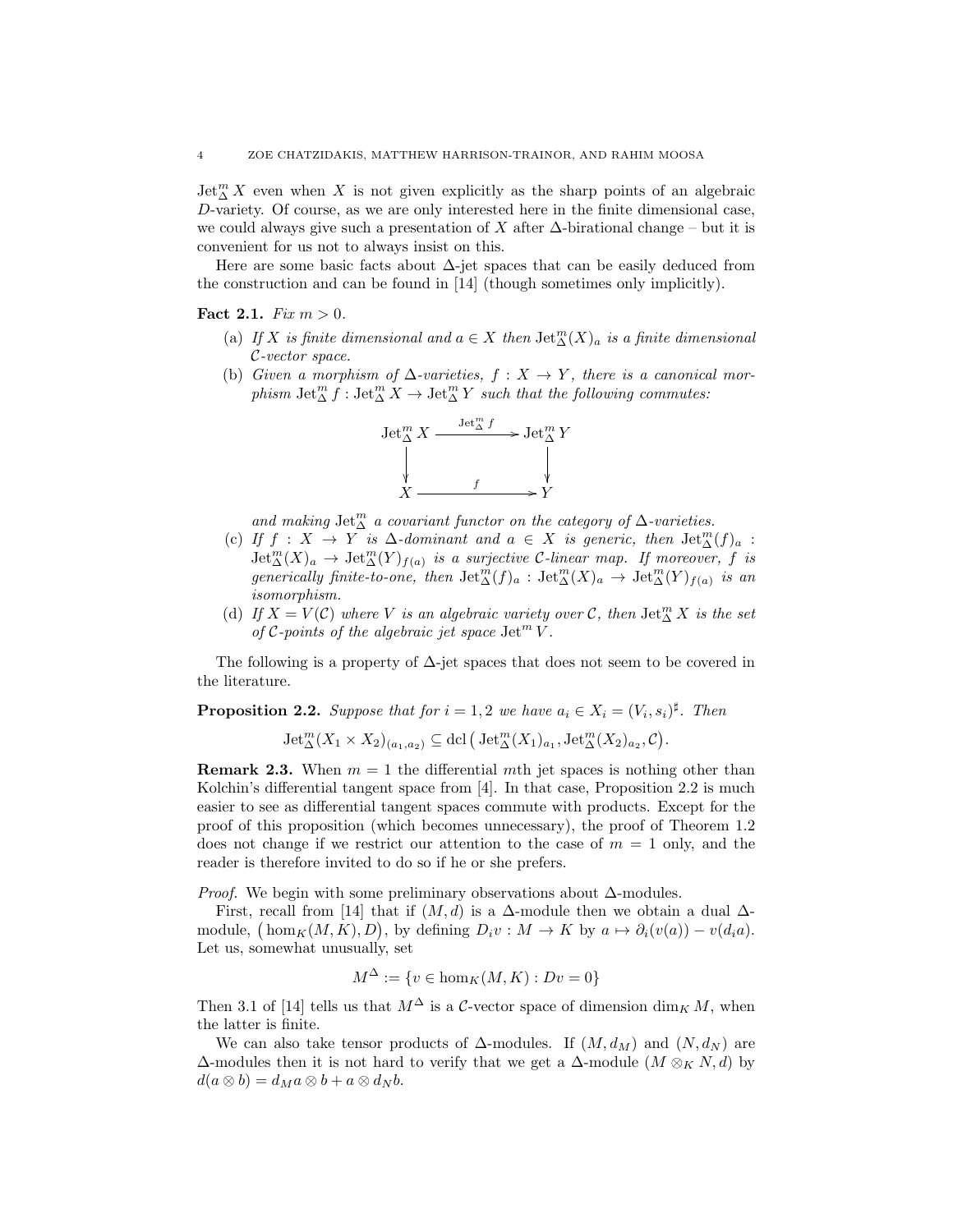Fix finite K-dimensional  $\Delta$ -modules  $(M, d_M)$  and  $(N, d_N)$  and consider the Kbilinear map

$$
\phi: \hom_K(M, K) \times \hom_K(N, K) \to \hom_K(M \otimes_K N, K)
$$

given by  $\phi(v, w)(a \otimes b) = v(a)w(b)$ . Note that this is the natural map in linear algebra that induces an isomorphism between the tensor product of duals with the dual of a tensor product.

**Claim 2.4.** φ restricted to  $M^{\Delta} \times N^{\Delta}$  induces an isomorphism of C-vector spaces,  $M^{\Delta} \otimes_{\mathcal{C}} N^{\Delta} \approx (M \otimes_K N)^{\Delta}$ . In particular,  $\text{span}_{\mathcal{C}} (\phi(M^{\Delta} \times N^{\Delta})) = (M \otimes_K N)^{\Delta}$ .

*Proof of Claim 2.4.* First, if  $v \in M^{\Delta}$  and  $w \in N^{\Delta}$ , then the following computation shows that  $\phi(v, w) \in (M \otimes_K N)^{\Delta}$ ,

$$
D(\phi(v, w))(a \otimes b) = \partial(\phi(v, w)(a \otimes b)) - \phi(v, w)(d(a \otimes b))
$$
  
\n
$$
= \partial(v(a)w(b)) - \phi(v, w)(d_M a \otimes b + a \otimes d_N b)
$$
  
\n
$$
= (\partial v(a))w(b) + v(a)(\partial w(b)) - v(d_M a)w(b) - v(a)w(d_N b)
$$
  
\n
$$
= (\partial v(a) - v(d_M a))w(b) + v(a)(\partial w(b) - w(d_N b))
$$
  
\n
$$
= (D_M v(a))w(b) + v(a)(D_N w(b))
$$
  
\n
$$
= 0w(b) + v(a)0
$$
  
\n
$$
= 0
$$

Hence by  $\mathcal C$ -bilinearity we do get an induced  $\mathcal C$ -linear map

$$
M^\Delta\otimes_\mathcal{C} N^\Delta\to (M\otimes_K N)^\Delta
$$

Injectivity follows exactly as it does for the injectivity of the K-linear map induced by  $\phi$ . As both have the same dimension, this induced map is an isomorphism.  $\Box$ 

We are going to apply this claim to the  $\Delta$ -modules  $M = M_1 := \mathcal{O}_{V_1, a_1}/\mathcal{M}_{V_1, a_1}^{m+1}$ and  $N = M_2 := \mathcal{O}_{V_2,a_2}/\mathcal{M}_{V_2,a_2}^{m+1}$ . Note that  $M_i = K \oplus \mathcal{M}_{V_i,a_i}/\mathcal{M}_{V_i,a_i}^{m+1}$  so that canonically

$$
\hom_K(M_i, K) = K \oplus \text{Jet}^m(V_i)_{a_i}
$$

where the direct sum is also in the sense of  $\Delta$ -modules if we put on K the  $\Delta$ -module structure given by  $\partial$ . Hence, taking constants, we get

(1) 
$$
M_i^{\Delta} = \mathcal{C} \oplus \text{Jet}_{\Delta}^m(X_i)_{a_i}
$$

as C-vector spaces.

To represent things in co-ordinates, let us fix affine embeddings  $V_i \subseteq \mathbb{A}^{n_i}$ , set  $n := n_1 + n_2, z := (x_1, \ldots, x_{n_1}, y_1, \ldots, y_{n_2})$  co-ordinates for  $\mathbb{A}^n$ , and

$$
a := (a_1, a_2) \in X_1 \times X_2 \subset V_1 \times V_2 \subseteq \mathbb{A}^n
$$

Consider the standard "monomial" basis for  $\mathcal{M}_{\mathbb{A}^n,a}/\mathcal{M}_{\mathbb{A}^n,a}^{m+1}$ ,  $\{(z-a)^{\alpha}: \alpha \in \Lambda\}$ , where  $\Lambda := \{ \alpha \in \mathbb{N}^n : 0 < \sum_j \alpha_j \leq m \}$ . Denote by  $\overline{(z-a)}^{\alpha}$  their images in  $\mathcal{M}_{V_1 \times V_2, a}/\mathcal{M}_{V_1 \times V_2, a}^{m+1}$ . There is a natural embedding

$$
\mathcal{M}_{V_1 \times V_2, a}/\mathcal{M}_{V_1 \times V_2, a}^{m+1} \subset M_1 \otimes_K M_2
$$

induced by writing  $\overline{(z-a)}^{\alpha} = \overline{(x-a_1)}^{\alpha_1} \overline{(y-a_2)}^{\alpha_2}$ . Note that  $\alpha_i$  may be zero for one of  $i = 1, 2$ , and this is why we work with  $M_i = \mathcal{O}_{V_i, a_i}/\mathcal{M}_{V_i, a_i}^{m+1}$  rather than with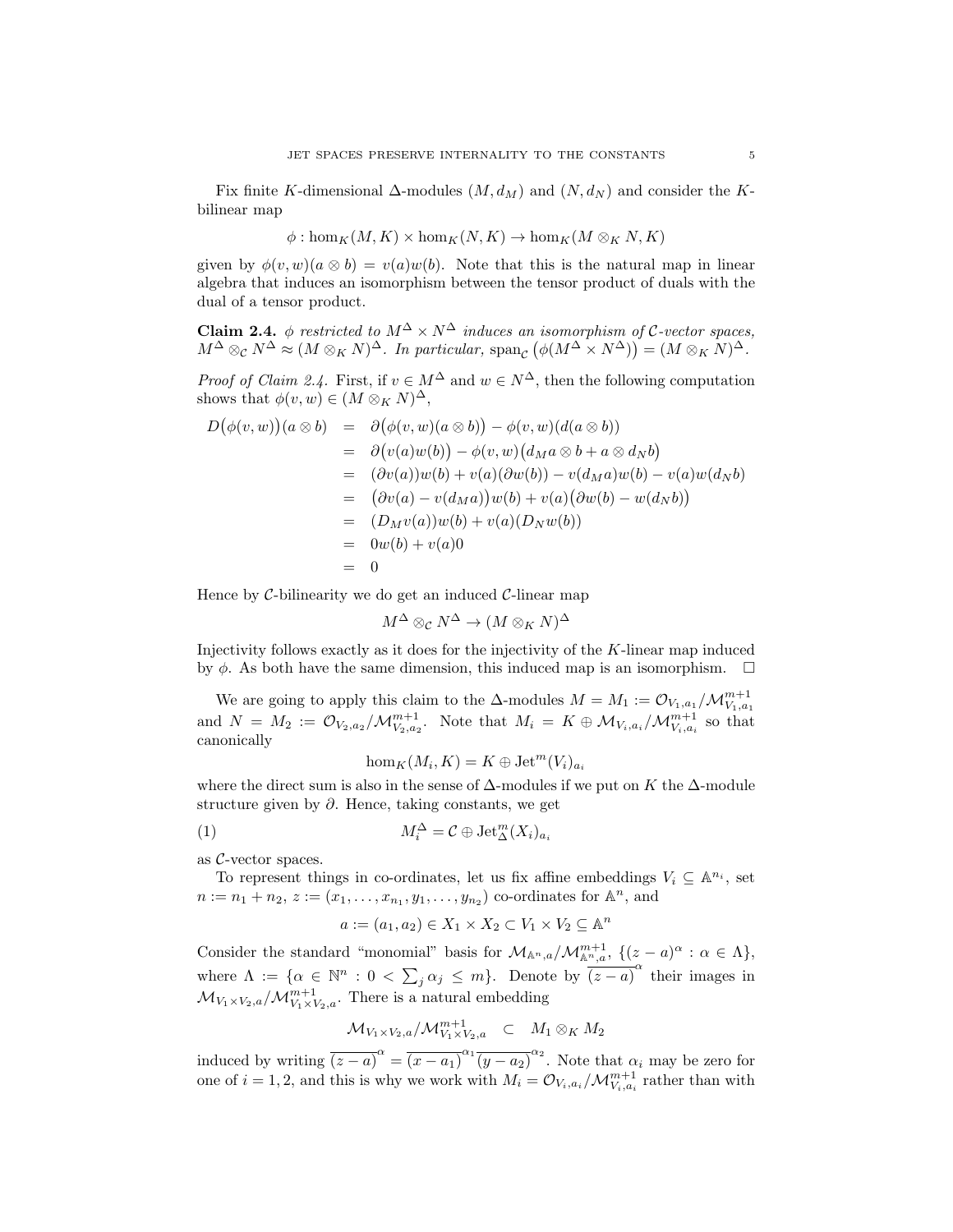$\mathcal{M}_{V_i, a_i}/\mathcal{M}_{V_i, a_i}^{m+1}$ . Now, we obtain a corresponding embedding of the dual spaces

 $\mathrm{Jet}^m(V_1 \times V_2)_a \subset \mathrm{hom}_K(M_1 \otimes_K M_2, K)$ 

by extending K-linear functionals on  $\mathcal{M}_{V_1 \times V_2, a}/\mathcal{M}_{V_1 \times V_2, a}^{m+1}$  to  $M_1 \otimes_K M_2$  by setting them to be zero where they were not defined. The above embedding is also as ∆-modules. So

$$
Jet_{\Delta}^{m}(X_1 \times X_2)_{a} \quad \subset \quad (M_1 \otimes_K M_2)^{\Delta}
$$

Putting this together with Claim 2.4 as well as (1), implies

(2) 
$$
\operatorname{Jet}^m_{\Delta}(X_1 \times X_2)_a \subset (\mathcal{C} \oplus \operatorname{Jet}^m_{\Delta}(X_1)_{a_1}) \otimes_{\mathcal{C}} (\mathcal{C} \oplus \operatorname{Jet}^m_{\Delta}(X_2)_{a_2})
$$

It remains to trace through the various identifications to verify in co-ordinates that (2) does in fact lead to a proof of Proposition 2.2.

Fix  $v \in \text{Jet}_{\Delta}^m(X_1 \times X_2)_a$ . As  $\text{Jet}_{\Delta}^m(X_1 \times X_2)_a$  is a C-linear subspace of  $K^{\Lambda}$  we can thus write  $v = (v_\alpha)_{\alpha \in \Lambda}$ . Note that viewing v as linear function on  $\mathcal{M}_{V_1 \times V_2, a}/\mathcal{M}_{V_1 \times V_2, a}^{m+1}$ we can compute

$$
v_{\alpha} = v(\overline{(z-a)}^{\alpha})
$$

Now fix C-bases W and W' for  $\mathrm{Jet}_{\Delta}^m(X_1)_{a_1}$  and  $\mathrm{Jet}_{\Delta}^m(X_2)_{a_2}$  respectively. By (2) we get

$$
v = c_1(1 \otimes 1) + \sum_{w \in W} c_w(w \otimes 1) + \sum_{w' \in W'} c_{w'}(1 \otimes w') + \sum_{w \in W, w' \in W'} c_{w,w'}(w \otimes w')
$$

where the c's are constants. Evaluating both sides at  $\overline{(z-a)}^{\alpha} = \overline{(x-a_1)}^{\alpha_1} \overline{(y-a_2)}^{\alpha_2}$ , we get

$$
(3) \ v_{\alpha} = c_1 1_{\alpha_1} 1_{\alpha_2} + \sum_{w \in W} c_w w_{\alpha_1} 1_{\alpha_2} + \sum_{w' \in W'} c_{w'} 1_{\alpha_1} w'_{\alpha_2} + \sum_{w \in W, w' \in W'} c_{w, w'} w_{\alpha_1} w'_{\alpha_2}
$$

where  $1_{\beta}$  =  $\int 1$  if  $\beta = 0$  $\begin{bmatrix} 1 & a \ b & c \end{bmatrix}$  Equation (3) shows explicitly in co-ordinates that  $v \in \text{dcl}(W, W', \mathcal{C})$ . Hence  $\text{Jet}_{\Delta}^m(X_1 \times X_2)_a \subseteq \text{dcl}(\text{Jet}_{\Delta}^m(X_1)_{a_1}, \text{Jet}_{\Delta}^m(X_2)_{a_2}, \mathcal{C})$ , as desired.

## 3. The Proof of Theorem 1.2

We continue to work in a sufficiently saturated models  $(K, \Delta) \models \text{DCF}_{0,\ell}$  with field of total constants  $C$ . We begin with some minor reductions and notational simplifications. First, fix  $m > 0$  and abbreviate Jet<sup>m</sup><sub> $\Delta$ </sub> by T. This will also serve to remind the reader that not much is lost if one considers simply the  $\Delta$ -tangent spaces, that is the case when  $m = 1$ . What we will use about T, freely and more or less axiomatically, are the facts stated and/or proved in the previous section. Second, by working over  $k$ , we can drop all reference to this base field altogether. Third, it clearly suffices to prove Theorem 1.2 in the case when the differential field L appearing in the statement of the theorem is the algebraic closure of a finitely generated differential field (over  $k$ ). Hence, what we actually need to prove is that if a is of finite dimension and  $\text{stp}(a/b)$  is almost C-internal, then so is  $\text{stp}(v/b)$  for v a generic point in  $T(\operatorname{loc}_{\Delta}(a))_a$ .

Our next reduction is to the case that  $b \in \text{acl}(a)$ . In fact this too is for convenience, in the sense that it is not essential to the proof. However, for nontrivial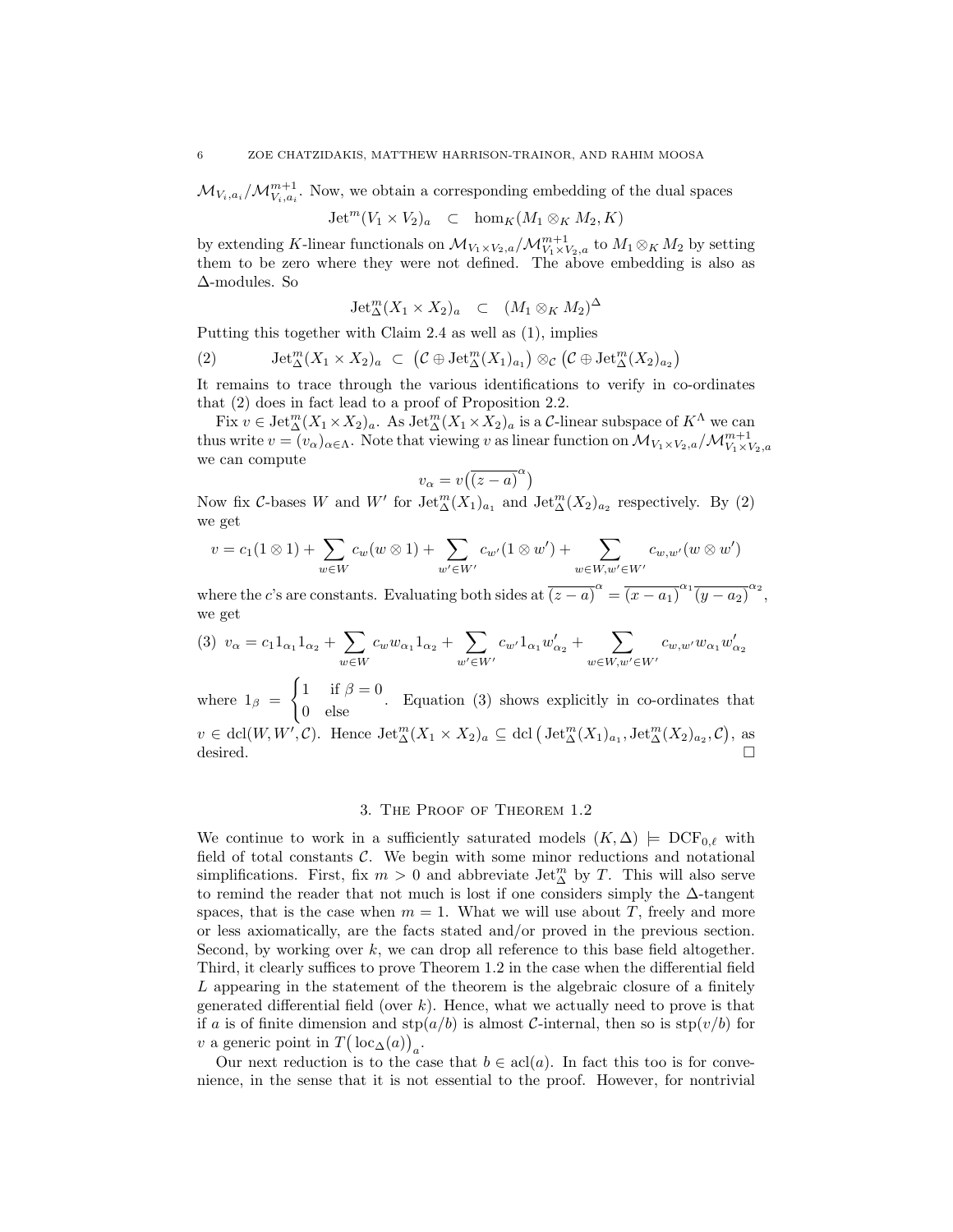(but known) reasons, we can actually reduce to this case: the first author has shown (Lemma 2.3 of [3]) that as a consequence of the Canonical Base Property, if  $\text{stp}(a/b)$  and  $\text{stp}(a/b')$  are almost C-internal then so is  $\text{tp}(a/\text{acl}(b) \cap \text{acl}(b'))$ . Taking  $b' = a$ , we get that tp  $(a/\text{acl}(a) \cap \text{acl}(b))$  is almost C-internal. If we show that tp  $(v/\operatorname{acl}(a) \cap \operatorname{acl}(b))$  is almost C-internal then we get a fortiori that stp $(v/b)$ is too. That the Canonical Base Property in the required form holds in  $DCF_0$  was done by Pillay and Ziegler in [14], and their argument was shown to extend to finite dimensional types in  $DCF_{0,\ell}$  by Leon Sanchez [6].

We have thus reduced to showing the following statement:

(\*) Suppose a is a tuple of finite dimension,  $b \in \text{acl}(a)$ , and  $\text{stp}(a/b)$  is almost *C*-internal. If v is a generic point of  $T(\text{loc}_{\Delta}(a))_a$ , then stp $(v/b)$  is almost C-internal.

We will proceed via a series of lemmas.

**Lemma 3.1.** The statement  $(*)$  is equivalent to the version where the conclusion is made about all  $v \in T(\text{loc}_{\Delta}(a))_a$  rather than just the generic v.

*Proof.* Indeed, this is because  $T(\text{loc}_{\Delta}(a))_a$  is an a-definable (additive) group and hence every element is a sum of generics. So  $v \in \text{dcl}(v_1v_2a)$  for a pair of generic points  $v_1$  and  $v_2$ , and the almost C-internality of stp( $v/b$ ) follows from that of  $\text{stp}(v_1/b), \text{stp}(v_2/b), \text{ and } \text{stp}(a/b).$ 

In what follows, whenever we say that " $(*)$  holds for  $(a, b)$ " we mean that both the hypotheses and the conclusions of  $(*)$  hold. In particular,  $a$  is a tuple of finite dimension and  $b \in \text{acl}(a)$ .

**Lemma 3.2.** Suppose (\*) holds for  $(a, b)$ . If  $\text{acl}(b) \subseteq \text{acl}(a') \subseteq \text{acl}(a)$  then (\*) holds for  $(a', b)$  as well. In particular,  $(*)$  is preserved if one replaces a by anything interalgebraic with it.

*Proof.* Note that the hypotheses of (\*) hold automatically for  $(a', b)$ . Since  $a' \in$ acl(a) there exists a  $\Delta$ -subvariety

$$
Z \subseteq \text{loc}_{\Delta}(a') \times \text{loc}_{\Delta}(a)
$$

which projects ∆-dominantly onto both co-ordinates and is generically finite-to-one onto loc<sub>∆</sub>(a). It follows that  $T(Z)_{a'a}$  is a'a-definably isomorphic to  $T(\text{loc}_{\Delta}(a))_a$ and admits a surjective a'a-definable map onto  $T(\operatorname{loc}_{\Delta}(a'))_{a'}$ . Hence if v is generic in  $T(\operatorname{loc}_{\Delta}(a))_a$  then its image v' in  $T(\operatorname{loc}_{\Delta}(a'))_{a'}$  is generic, and the almost Cinternality of  $\text{stp}(v/b)$  implies that  $\text{stp}(v'/b)$  is also almost C-internal.

**Lemma 3.3.** Suppose  $(*)$  holds for  $(a_1, b)$  and for  $(a_2, b)$ , and  $a_1 \nightharpoonup_b a_2$ . Then  $(*)$ holds for  $(a_1a_2, b)$ .

*Proof.* Actually, we will show  $(*)$  for  $(ba_1a_2, b)$  which is equivalent by Lemma 3.2. Let  $X = \text{loc}_{\Delta}(ba_1a_2)$ ,  $Y_i = \text{loc}_{\Delta}(ba_i)$  for  $= 1, 2$ , and  $B = \text{loc}_{\Delta}(b)$ . So  $X =$  $Y_1 \times_B Y_2 \subseteq Y_1 \times Y_2$ . Suppose for the moment that the  $Y_i$  are in fact algebraic D-varieties so that we can apply Proposition 2.2 directly to them. Then

$$
T(X)_{(ba_1a_2)} \subseteq T(Y_1 \times Y_2)_{(ba_1,ba_2)}
$$
  
\n
$$
\subseteq \text{dcl}(T(Y_1)_{ba_1}, T(Y_2)_{ba_2}, \mathcal{C}) \text{ by Proposition 2.2}
$$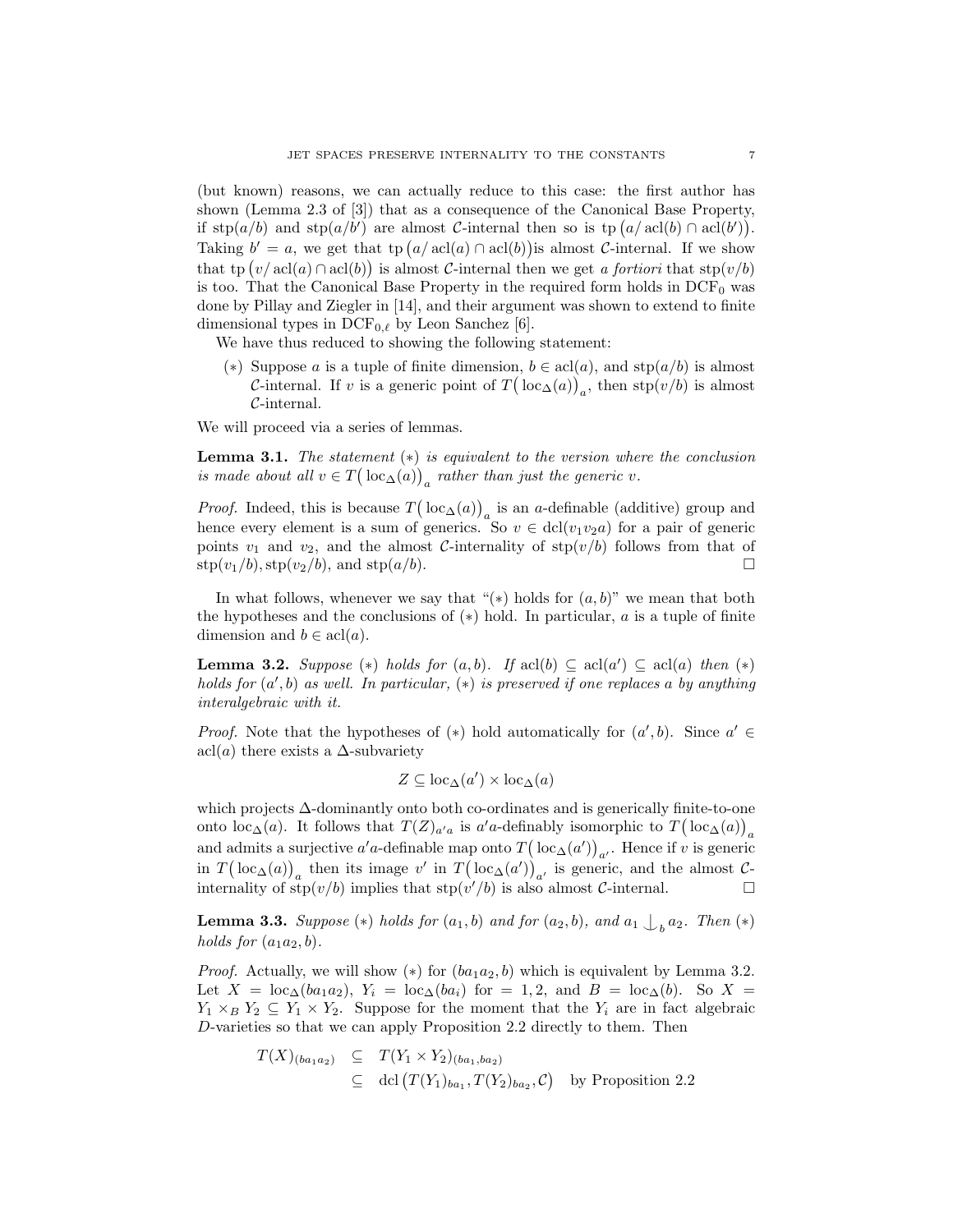The truth of  $(*)$  for  $(a_i, b)$  implies by Lemma 3.2 the truth of  $(*)$  for  $(ba_i, b)$ , and hence by Lemma 3.1, the type of every element of  $T(Y_i)_{ba_i}$  over b is almost Cinternal. It follows that in particular the generic type of  $T(X)_{(ba_1a_2)}$  is almost C-internal, as desired.

It remains to verify that we may assume the  $Y_i$  are algebraic D-varieties, that is that they are of the form  $Y_i = (V_i, s_i)^{\sharp}$ . By finite dimensionality there exist algebraic D-varieties  $\hat{Y}_i$  admitting morphisms to B such that  $X = Y_1 \times_B Y_2$  is  $\Delta$ birationally equivalent to  $\hat{Y}_1 \times_B \hat{Y}_2$ . Since we are trying to prove something about the  $\Delta$ -jet space to X at a generic point, it suffices to prove that statement for  $Y_1 \times_B Y_2$ , instead.

We now prove an important case of  $(*)$ .

**Lemma 3.4.** Suppose  $\text{stp}(a/b)$  is almost orthogonal to C. Then  $(*)$  holds for  $(a, b)$ .

*Proof.* As  $tp(a/b)$  is almost C-internal, for some e extending b, with

$$
(4) \t a \underset{b}{\downarrow} e
$$

and for some finite tuple of constants c, we have  $a \in \text{acl}(ec)$ . We may assume that c is an algebraically independent tuple over  $\operatorname{acl}(e)$ , and hence

$$
(5) \t c \t c \t e
$$

In particular,  $c \perp b$ . But by the almost orthogonality of  $\text{stp}(a/b)$  to  $\mathcal{C}$ ,  $a \perp_b c$ . This implies

$$
(6) \t a \t a \t c
$$

Now, let  $X = \text{loc}_{\Delta}(a)$  and  $Y = \text{loc}_{\Delta}(e)$ . Choose a (finite) C-basis  $\beta$  for  $T(Y)_{e}$ . We may assume that  $\beta \bigcup_{e} a$ , and hence by (4),

$$
\beta e \underset{b}{\downarrow} a
$$

Let  $Z = \text{loc}_{\Delta}(ae/c) \subseteq X \times Y$ . By (5),  $Y = \text{loc}_{\Delta}(e/c)$  and hence the projection  $\pi_Y : Z \to Y$  is  $\Delta$ -dominant. The fact that  $a \in \text{acl}(ec)$  implies that  $\pi_Y$ is moreover generically finite-to-one. By Fact  $2.1(c)$ , it therefore induces a *cae*definable linear isomorphism between  $T(Z)_{ae}$  and  $T(Y)_{e}$ . On the other hand, by (6),  $X = \text{loc}_{\Delta}(a/c)$ , and so the projection  $\pi_X : Z \to X$  is also  $\Delta$ -dominant, and we obtain a cae-definable surjective linear map from  $T(Z)_{ae}$  to  $T(X)<sub>a</sub>$ . Putting these together we get a cae-definable surjective linear map from  $T(Y)_e$  to  $T(X)_a$ .

To show  $(*)$ , take  $v \in T(X)_a$  generic. We may assume that  $v \bigcup_a \beta e$ . So (7) implies

$$
v\mathrel{\mathop{\bigcup}\limits_b}\beta e
$$

On the other hand,

$$
v \in \text{dcl}(cae, T(Y)_e) \quad \text{by } T(Y)_e \to T(X)_a
$$
  
\n
$$
\subseteq \text{dcl}(cae\beta \mathcal{C}) \quad \text{as } \beta \text{ is a } \mathcal{C}\text{-basis for } T(Y)_e
$$
  
\n
$$
\subseteq \text{acl}(e\beta \mathcal{C}) \quad \text{as } a \in \text{acl}(ec) \text{ and } c \text{ is from } \mathcal{C}
$$

That is,  $\text{stp}(v/b)$  is almost C-internal, as desired.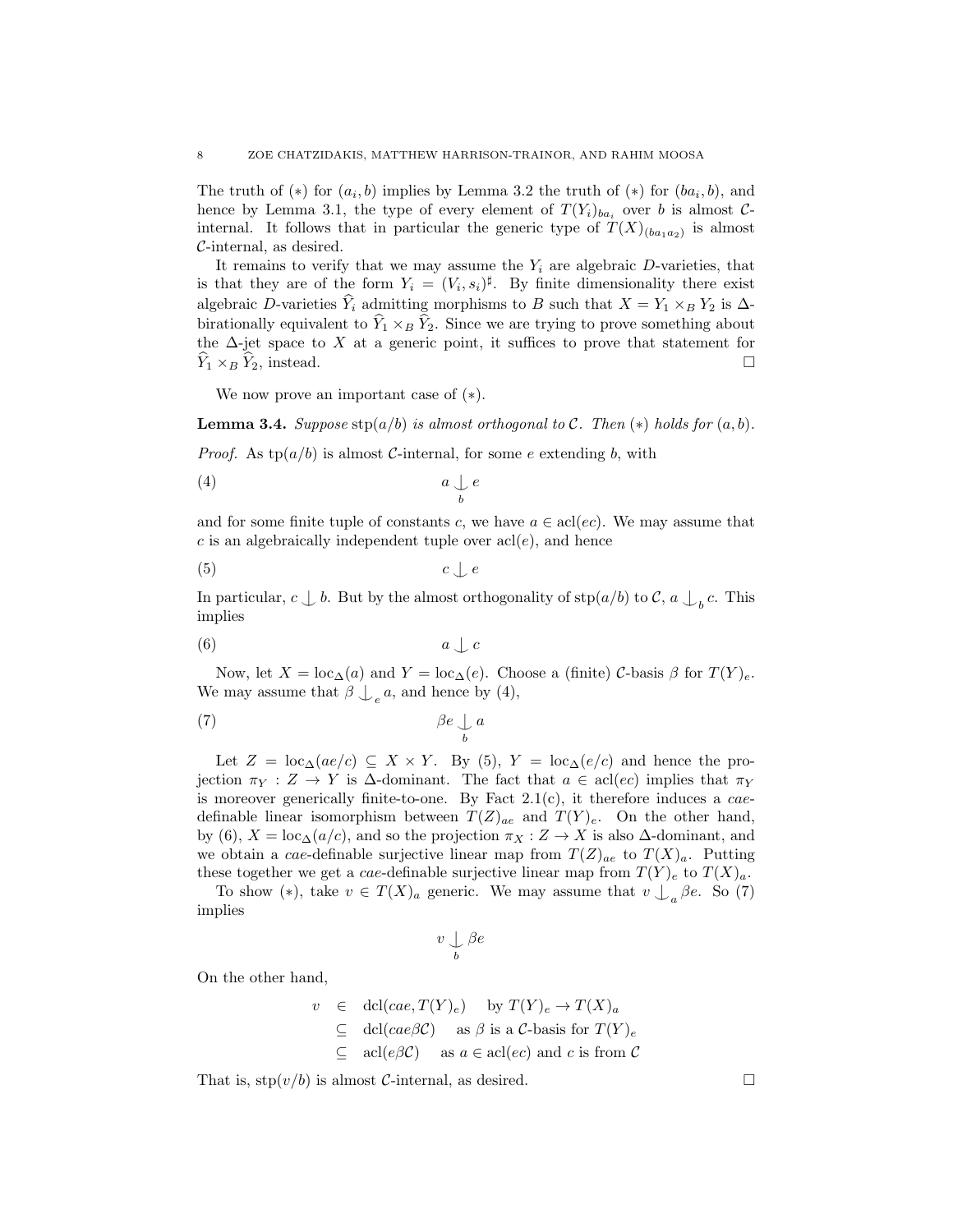Our final lemma has nothing to do with jet spaces, and is simply a refinement of how internality to C can be witnessed in  $DCF_{0,\ell}$ .

**Lemma 3.5.** Suppose a and b are tuples of finite rank with  $\text{stp}(a/b)$  almost internal to C. Then there exist a tuple e of finite rank and a tuple of constants c, such that

- (i)  $a \nightharpoonup_b e$ ,
- (ii)  $\operatorname{acl}(abe) = \operatorname{acl}(cbe),$
- (iii) stp $(e/b)$  is almost C-internal and almost orthogonal to C, and
- $(iv) c \bigcup b$ e

*Proof.* Almost C-internality of  $\text{stp}(a/b)$  gives us an  $e_1$  such that  $a \bigcup_{b} e_1$  and  $a$  is interalgebraic with a tuple of constants over  $be_1$ . So there is a  $be_1$ -definable generically finite-to-finite correspondence, say  $f_{e_1}$ , between  $\text{loc}_{\Delta}(a/b)$  and the C-points of an algebraic variety over C. Let M be a prime model over  $\alpha$  (b), independent from a over b. Then we can find a tuple  $e'$  in M such that  $f_{e'}$  is a be'-definable generically finite-to-finite correspondence between  $\text{loc}_{\Delta}(a/b)$  and the C-points of an algebraic variety over C. So there is a tuple of constants c' such that  $(a, b, e', c')$  satisfy (i) and (ii). Since M is prime over  $\text{acl}(b)$  it adds no new constants to  $\text{acl}(b)$ , and hence,  $stp(e'/b)$  is almost orthogonal to C. Setting  $e := \text{Cb}(\text{stp}(ac'/be'))$ , everything so far is preserved, but now  $\text{stp}(e/b)$  is finite rank and almost C-internal (as that is the case for a and c'). So  $(a, b, c', e)$  satisfy (i)–(iii). Letting c be a transcendence basis for acl(c') over be, we get (iv) as well.

We can now put things together.

*Proof of* (\*) in general. We are given  $b \in \text{acl}(a)$  such that  $\text{stp}(a/b)$  is almost Cinternal. Let e and c be as given by Lemma 3.5.

First, by (iii) of 3.5,  $\text{stp}(e/b)$  is almost C-internal and almost orthogonal to C. Hence  $(*)$  holds of  $(be, b)$  by Lemma 3.4.

Next we observe that (\*) holds for  $(cb, b)$ . Note that  $b \notin \text{acl}(c)$ , so it does not make sense to ask whether (\*) holds for  $(c, b)$ . We let v be generic in  $T(\mathop{{\rm loc}}\nolimits_\Delta (cb))_{cb}$ and we show directly that  $\text{stp}(v/b)$  is C-internal. By (iv) of 3.5,  $c \perp b$ , so that  $loc_{\Delta}(cb) = loc_{\Delta}(c) \times loc_{\Delta}(b)$ . Hence

$$
T\big(\operatorname{loc}_{\Delta}(c,b)\big)_{(c,b)} = T\big(\operatorname{loc}_{\Delta}(c) \times \operatorname{loc}_{\Delta}(b)\big)_{(c,b)}
$$
  
\n
$$
\subseteq \operatorname{dcl}(T\big(\operatorname{loc}_{\Delta}(c)\big)_{c}, T\big(\operatorname{loc}_{\Delta}(b)\big)_{b}, C) \text{ by Proposition 2.2}
$$

To be precise, in order to apply Proposition 2.2, we need to first make ∆-birational changes so that the  $\Delta$ -varieties in question are the sharp points of algebraic Dvarieties, but this can be done as explained in the proof of Lemma 3.3. Now, as c is a tuple of constants,  $\text{loc}_{\Delta}(c) = V(\mathcal{C})$  where V is an algebraic variety over C, and hence, by Fact 2.1(d),  $T(\text{loc}_{\Delta}(c))_c$  is the set of C-point of the algebraic jet space of V at c. So every element in  $T(\operatorname{loc}_{\Delta}(c))_c$  is a tuple of constants. We thus have

$$
T\big(\operatorname{loc}_{\Delta}(c,b)\big)_{(c,b)} \subseteq \operatorname{dcl}\big(T\big(\operatorname{loc}_{\Delta}(b)\big)_{b}, \mathcal{C}\big)
$$

But differential jet spaces at a point are finite dimensional  $C$ -vector spaces, so choosing a  $C$ -basis  $\beta$  for  $T(\operatorname{loc}_{\Delta}(b))_b$ , we have

$$
T\big(\operatorname{loc}_{\Delta}(c,b)\big)_{(c,b)} \subseteq \operatorname{dcl}(\beta,\mathcal{C})
$$

As  $\beta$  can be chosen to be independent of v over b, we have shown that  $\text{stp}(v/b)$  is  $\mathcal{C}$ -internal, as desired. So  $(*)$  holds for  $(cb, b)$ .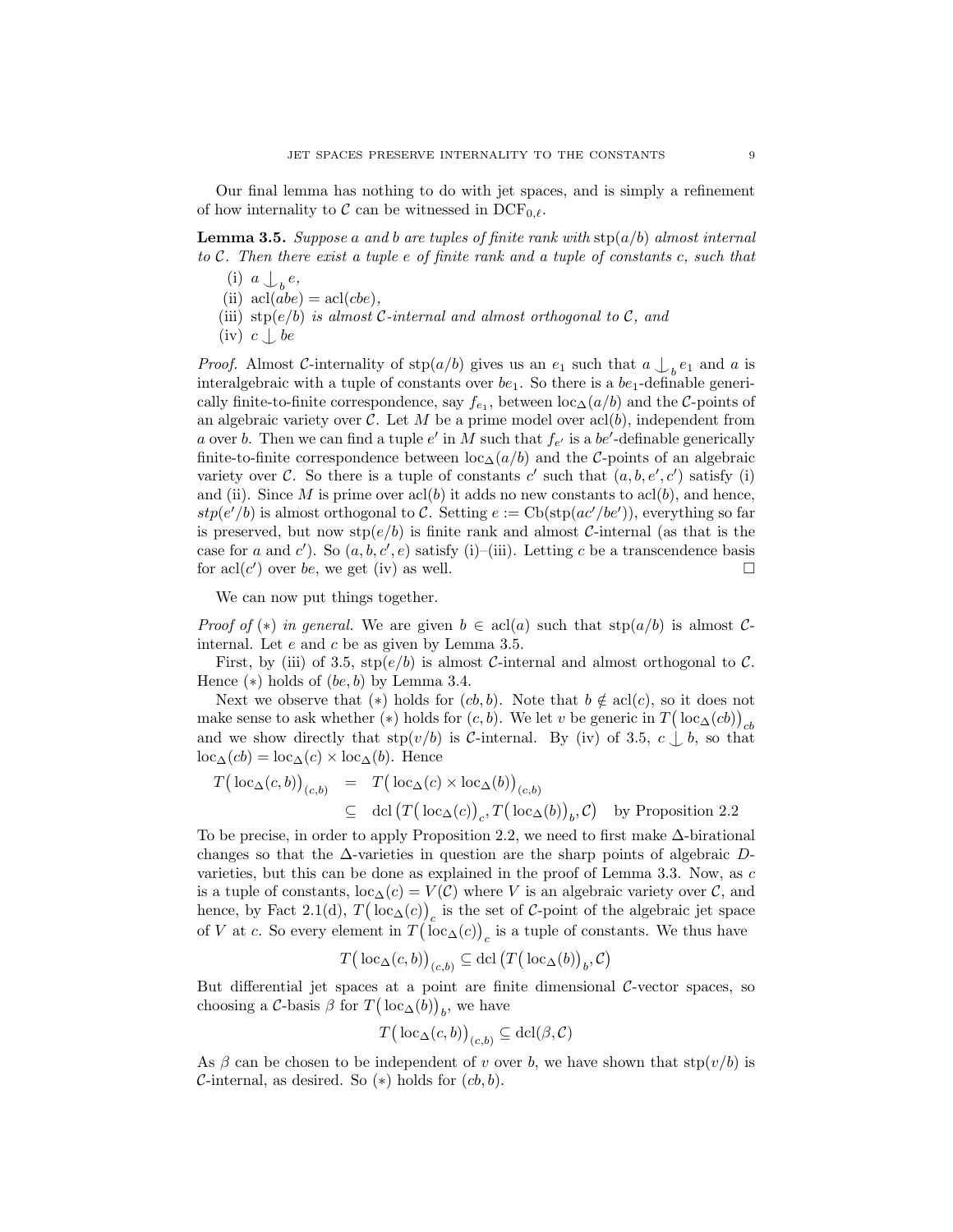Now, by Lemma 3.5(iv),  $c \bigcup_{b} e$ . Therefore putting the previous two cases together using Lemma 3.3, we get that (\*) holds for  $(che, b)$ . But  $\text{acl}(che) = \text{acl}(ae)$ by (i) of 3.5, so Lemma 3.2 implies that  $(*)$  holds of  $(ae, b)$ . Finally, by Lemma 3.2 again,  $(*)$  is then true of  $(a, b)$ , as desired.

## 4. A Counterexample

Recall from the Introduction that  $C$ -algebraic means being in generically finite-tofinite correspondence with the constant points of an algebraic variety, or equivalently that the generic type is almost  $\mathcal C$ -internal. We have shown that if X is a finite dimensional  $\Delta$ -variety then the restriction of the  $\Delta$ -jet bundle of X to a C-algebraic subvariety passing through a generic point is again C-algebraic. One might expect something more: Is the restriction of the  $\Delta$ -jet bundle of X to any C-algebraic subvariety again  $C$ -algebraic? Indeed, our experience with the model theory of compact complex manifolds suggests that the answer should be "yes": It follows from GAGA that if X is a compact complex space,  $TX \to X$  is its tangent bundle, and  $Z \subset X$  is a Moishezon<sup>2</sup> subvariety, then the restriction  $(TX)|_Z$  is again Moishezon. A similar statement holds true of higher order complex-analytic jet spaces also.<sup>3</sup> Somewhat surprisingly, therefore, this strengthening of Corollary 1.3 does not hold in differential-algebraic geometry:

**Proposition 4.1.** There exists an irreducible finite dimensional  $\Delta$ -variety X defined over C such that the restriction of  $T_\Delta X$  to  $X(\mathcal{C})$  is not C-algebraic.

Here, and throughout this section,  $T_{\Delta}$  denotes Kolchin's  $\Delta$ -tangent bundle from [4], which agrees with the first  $\Delta$ -jet bundle as defined in §2 above.

Our example requires only a single derivation, and so to prove Proposition 4.1 we work in a sufficiently saturated model  $(K, \delta) \models DCF_0$  with constant field C.

We will use the following well known fact.

**Fact 4.2.** Let  $G \leq \mathbb{G}_m$  be the subgroup defined by  $\delta\left(\frac{\delta x}{\delta x}\right)$ x  $= 0.$  Then G is not C-algebraic.

*Proof.* Let us denote by  $\ell(x) := \frac{\delta x}{x}$  the logarithmic derivative operator, which is a group homomorphism from  $\mathbb{G}_{m}$  to  $\mathbb{G}_{a}$ . Restricting  $\ell$  to G we have the short exact sequence of definable group homomorphisms

$$
1 \longrightarrow \mathbb{G}_{\mathbf{m}}(\mathcal{C}) \longrightarrow G \xrightarrow{\ell} \mathbb{G}_{\mathbf{a}}(\mathcal{C}) \longrightarrow 0
$$

Now, a finite dimensional definable group is  $C$ -algebraic if and only if it is definably group isomorphic to the C-points of an algebraic group over  $C$  – see Corollary 3.10 of  $[13]$ . We may therefore assume, toward a contradiction, that G is definably isomorphic to  $H(\mathcal{C})$  for some algebraic group H over  $\mathcal{C}$ . By the fact that  $\mathcal{C}$  is stably embedded, the above exact sequence shows that H is an extension of  $\mathbb{G}_a$  by  $\mathbb{G}_m$ .

<sup>&</sup>lt;sup>2</sup>Being *Moishezon* means being bimeromorphic to a projective algebraic variety. This may seem too strong to be an analogue of  $C$ -algebraicity, but it turns out that a compact complex space admitting a generically finite-to-finite correspondence with a projective algebraic variety is Moishezon.

<sup>&</sup>lt;sup>3</sup>There are various closely related notions of "jet space" in complex geometry, see [8] for an exposition of them.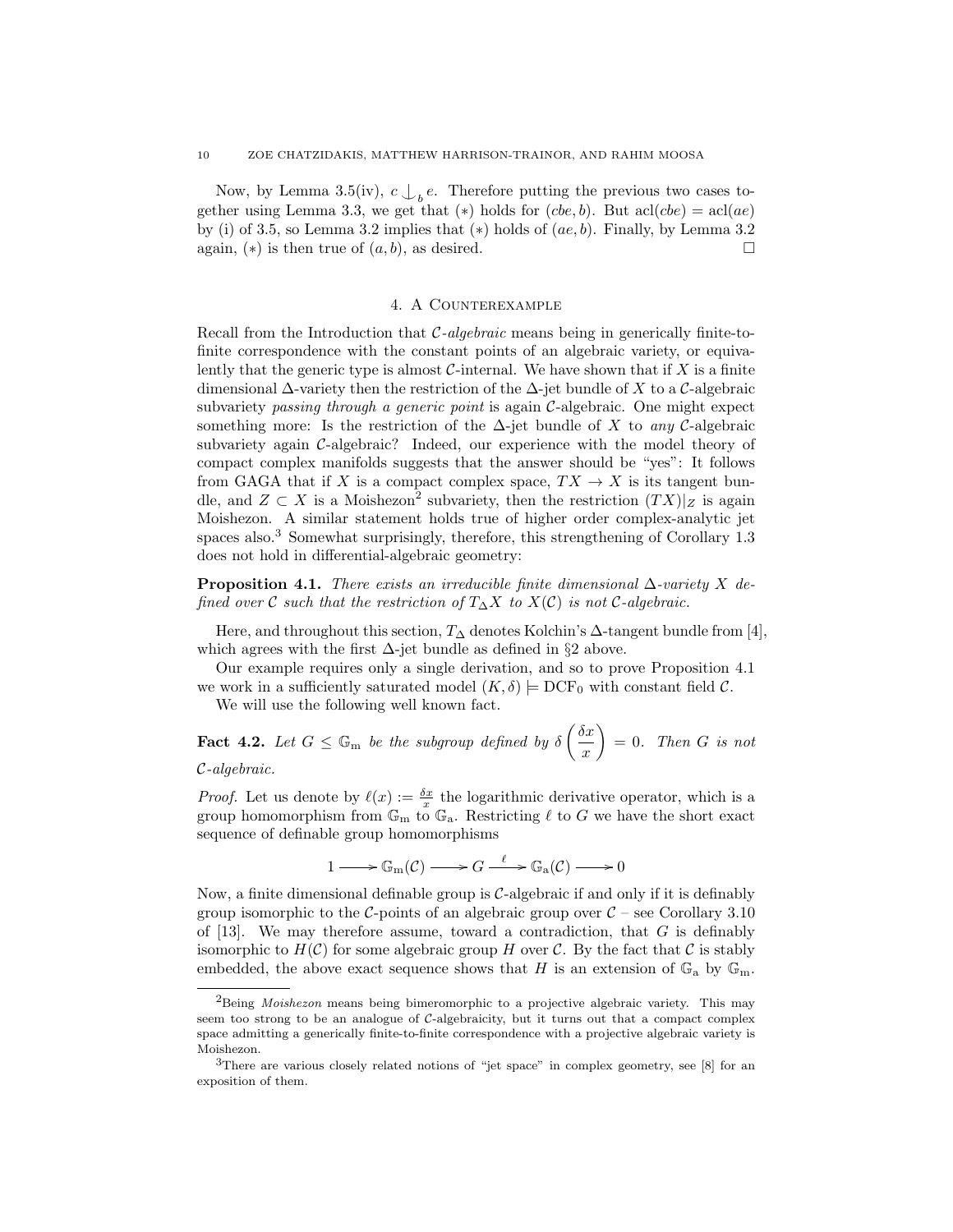But by the structure of commutative linear algebraic groups, all such extensions are split, and so  $H = \mathbb{G}_{m} \times \mathbb{G}_{a}$ . It follows that there is in G, and hence in  $\mathbb{G}_{m}$ , a subgroup definably isomorphic to  $\mathbb{G}_{a}(\mathcal{C})$ . But this is impossible as any infinite δ-definable subgroup of  $\mathbb{G}_{m}$  must contain  $\mathbb{G}_{m}(\mathcal{C})$  by a theorem of Cassidy [2], and hence cannot be torsion-free.  $\hfill \square$ 

Now we turn to the construction of the  $\delta$ -variety X whose existence is asserted in Proposition 4.1. Let  $X \subset K^2$  be the δ-variety defined by the equations

$$
\delta x = x^2 - y^2
$$
  

$$
\delta y = x(x - y)
$$

and let  $Z := X(\mathcal{C}) = \{(c, c) : c \in \mathcal{C}\}\$ . Note that X is irreducible and finite dimensional as it is the set of sharp points of the algebraic D-variety  $(\mathbb{A}^2, s)$  where  $s(x, y) := (x, y, x^2 - y^2, x^2 - xy)$ . We want to show that  $(T_{\delta}X)|_Z$  is not C-algebraic.

An easy computation using the formulae given in Chapter VIII §2 of Kolchin [4] for the differential tangent bundle shows that  $T_{\delta}X \subset K^4$  is given by

$$
\delta x = x^2 - y^2
$$
  
\n
$$
\delta y = x(x - y)
$$
  
\n
$$
\delta u = 2(xu - yv)
$$
  
\n
$$
\delta v = 2xu - yu - xv
$$

Restricting to Z we have that  $(T_{\delta}X)|_Z \subset K^4$  is defined by

$$
x = y
$$
  
\n
$$
\delta x = 0
$$
  
\n
$$
\delta u = 2x(u - v)
$$
  
\n
$$
\delta v = x(u - v)
$$

**Claim 4.3.** There exists a partial 0-definable function on  $(T_{\delta}X)|_Z$  whose image is the group G from Fact 4.2.

*Proof of Claim 4.3.* The equations for  $(T_{\delta}X)|_Z$  given above imply that for  $u \neq v$ ,  $\delta\left(\frac{\delta(u-v)}{u}\right)$  $u - v$  $= 0.$  Hence, if we set  $W := (T_{\delta}X)|_Z \cap \{(x, y, u, v) : u \neq v\},\$ and  $f: K^4 \to K$  to be the 0-definable function  $(x, y, u, v) \mapsto u - v$ , then  $f(W) \subseteq G$ .

On the other hand, to see that f maps onto G, suppose  $g \in G$  and let  $a \in \mathcal{C}$ be such that  $\frac{\delta g}{g} = a$ . Then it is easy to check that  $(a, a, 2g, g) \in (T_{\delta}X)|_Z$  and  $f(a, a, 2g, g) = g.$ 

Since G is not C-algebraic by Fact 4.2, the Claim implies that  $(T_{\delta}X)|_Z$  is not  $\mathcal{C}$ -algebraic either. This completes the proof of Proposition 4.1.

Remark 4.4. It may be worth pointing out that Proposition 4.1 gives also an example of another phenomenon that may be of independent interest: There exists a finite dimensional C-linear space  $U \to V$ , with  $V \subset \mathcal{C}^n$ , but such that U is not *C-algebraic.* Here, given a  $\Delta$ -variety V, by a "C-linear space over V" we mean the relative notion of a C-vector space; that is, a surjective  $\Delta$ -morphism  $U \to V$ , equipped with  $\Delta$ -morphisms +,  $\lambda$ , z where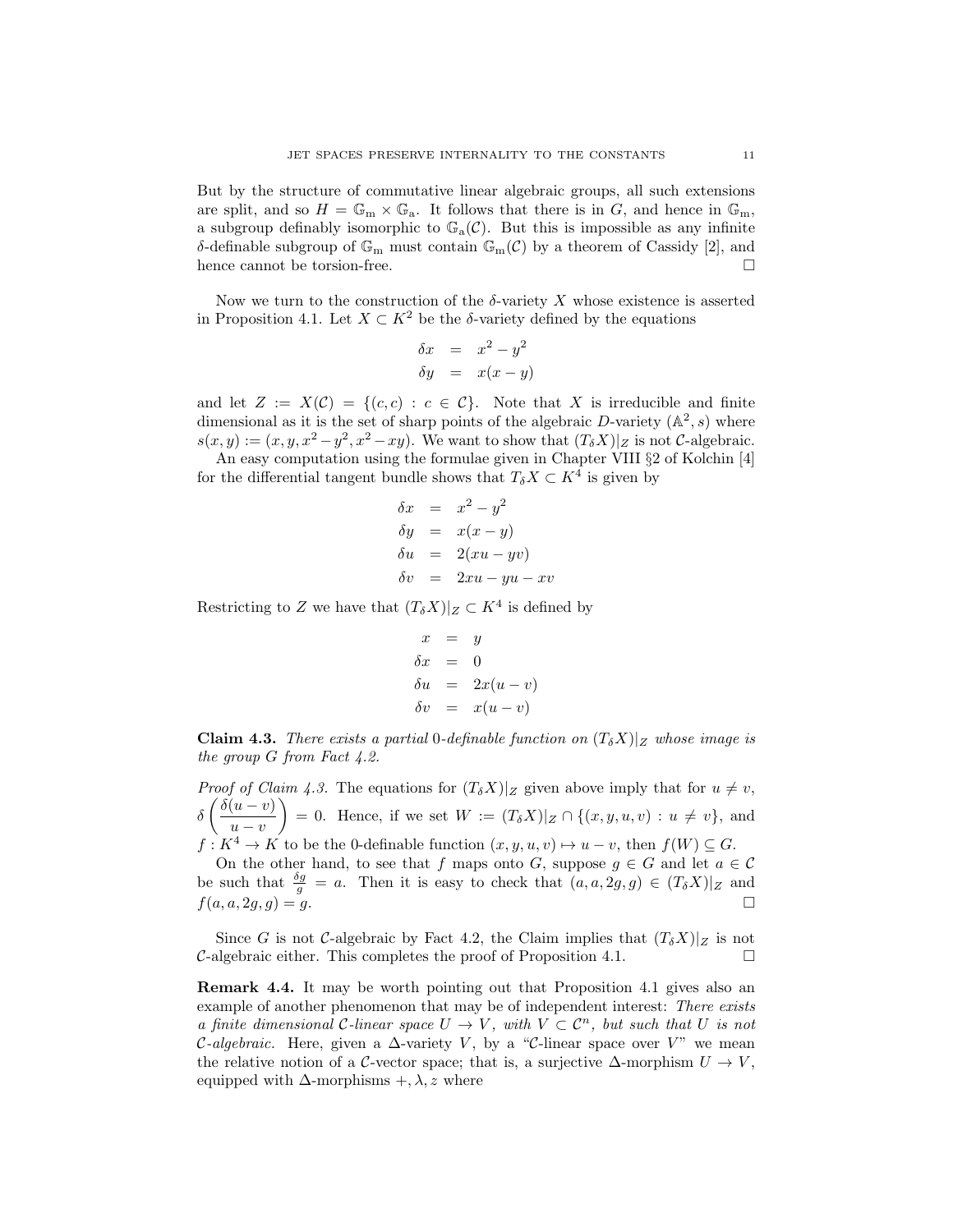• the following diagram commutes



• the following diagram commutes



•  $z: V \to U$  is a section to  $U \to V$ ;

such that for all  $a \in V$ , the fibre  $U_a$  is a C-vector space with addition  $+_a$ , zero  $z(a)$ and scalar multiplication  $\lambda_a$ .

*Proof.* Let X be as in Proposition 4.1, set  $V := X(\mathcal{C})$  and  $U := (T_{\Delta}X)|_{X(\mathcal{C})}$ . Then U is a non-C-algebraic finite dimensional C-linear space over  $V \subset \mathcal{C}^n$ .

## **REFERENCES**

- [1] A. Buium. Differential algebraic groups of finite dimension, volume 1506 of Lecture Notes in Mathematics. Springer-Verlag, Berlin, 1992.
- [2] P. Cassidy. Differential algebraic groups. American Journal of Mathematics, 94:891–954, 1972.
- [3] Z. Chatzidakis. A note on canonical bases and one-based types in supersimple theories. Confluentes Mathematici, 4(3), 2012.
- [4] E.R. Kolchin. Differential algebraic groups, volume 114 of Pure and Applied Mathematics. Academic Press Inc., 1985.
- [5] O. León Sánchez. Relative D-groups and differential Galois theory in several derivations. To appear in the Transactions of the American Mathematical Society.
- [6] O. León Sánchez. Contributions to the model theory of partial differential fields. PhD thesis, University of Waterloo, 2013.
- [7] D. Marker. Model theory of differential fields. In A. Pillay D. Marker, M. Messmer, editor, Model theory of fields, number 5 in Lecture notes in logic, pages 38–113. Springer, 1996.
- [8] R. Moosa. Jet spaces in complex analytic geometry: An exposition. E-print available at http://arxiv.org/abs/math.LO/0405563, 2003.
- [9] R. Moosa. A model-theoretic counterpart to Moishezon morphisms. In Models, logics, and higher-dimensional categories, volume 53 of CRM Proc. Lecture Notes, pages 177–188. Amer. Math. Soc., Providence, RI, 2011.
- [10] R. Moosa and A. Pillay. On canonical bases and internality criteria. Illinois Journal of Mathematics, 52(3):901–917, 2008.
- [11] R. Moosa and T. Scanlon. Jet and prolongation spaces. Journal de l'Institut de  $Mathématiques de Jussieu, 9(2):391-430, 2010.$
- [12] R. Moosa and T. Scanlon. Generalized Hasse-Schmidt varieties and their jet spaces. Proceedings of the London Mathematical Society. Third Series, 103(2):197–234, 2011.
- [13] A. Pillay. Remarks on algebraic D-varieties and the model theory of differential fields. In Logic in Tehran, volume 26 of Lect. Notes Log., pages 256–269. Assoc. Symbol. Logic, 2006.
- [14] A. Pillay and M. Ziegler. Jet spaces of varieties over differential and difference fields. Selecta Math. (N.S.), 9(4):579–599, 2003.